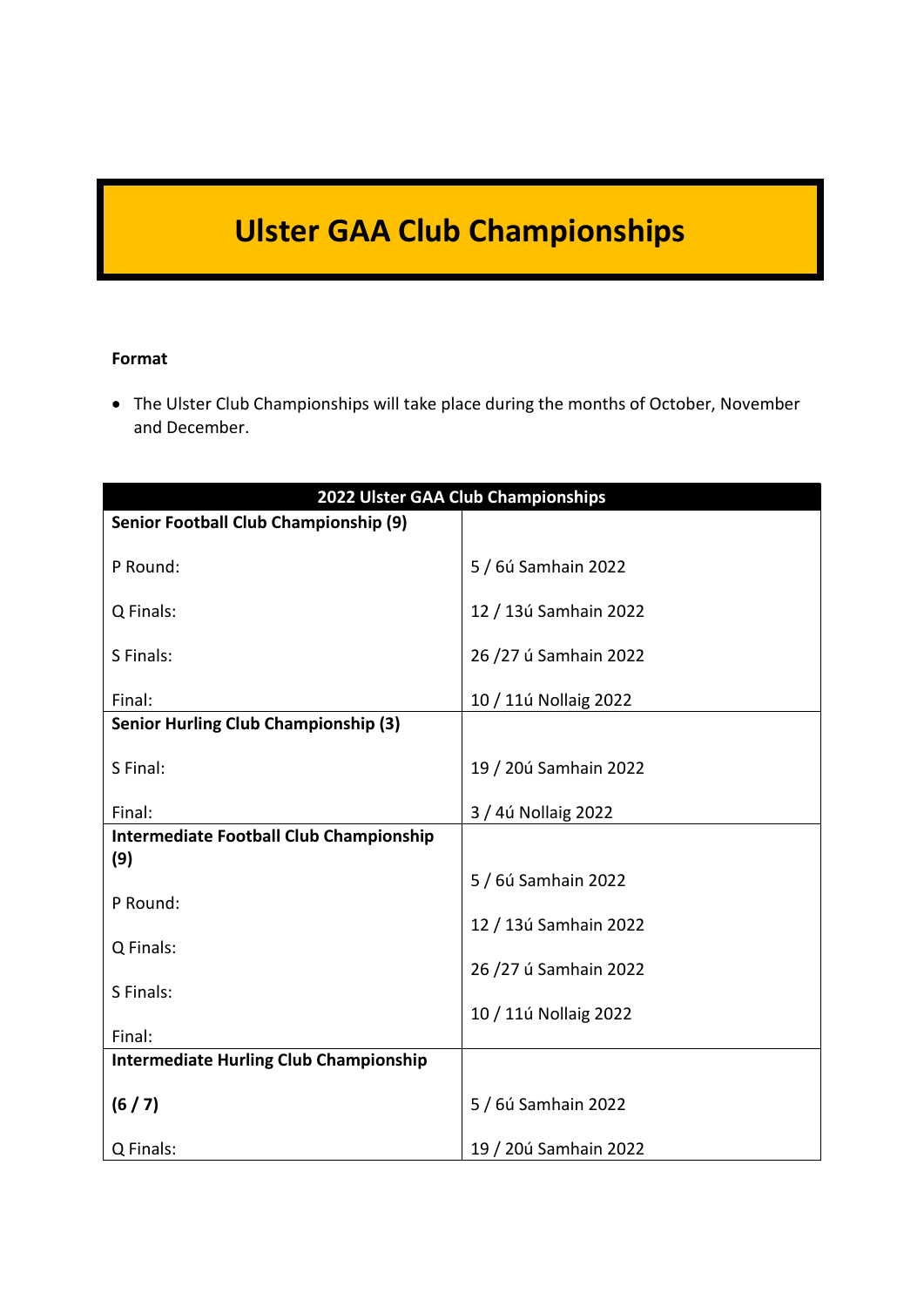| S Finals:                                   | 3 / 4ú Nollaig 2022            |  |
|---------------------------------------------|--------------------------------|--|
| Final:                                      |                                |  |
| Junior Football Club Championship (9)       |                                |  |
| P Round:                                    | 29 / 30ú Deireadh Fómhair 2022 |  |
| Q Finals:                                   | 5 / 6ú Samhain 2022            |  |
| S Finals:                                   | 19 / 20ú Samhain 2022          |  |
| Final:                                      | 26 / 27ú Samhain 2022          |  |
| <b>Twinning Final:</b>                      | 19 / 11ú Nollaig 2022          |  |
| <b>Junior Hurling Club Championship (8)</b> |                                |  |
| Q Finals:                                   | 5 / 6ú Samhain 2022            |  |
| S Finals:                                   | 12 / 13ú Samhain 2022          |  |
| Final:                                      | 26 / 27ú Samhain 2022          |  |
| <b>Twinning Final:</b>                      | 3 / 4ú Nollaig 2022            |  |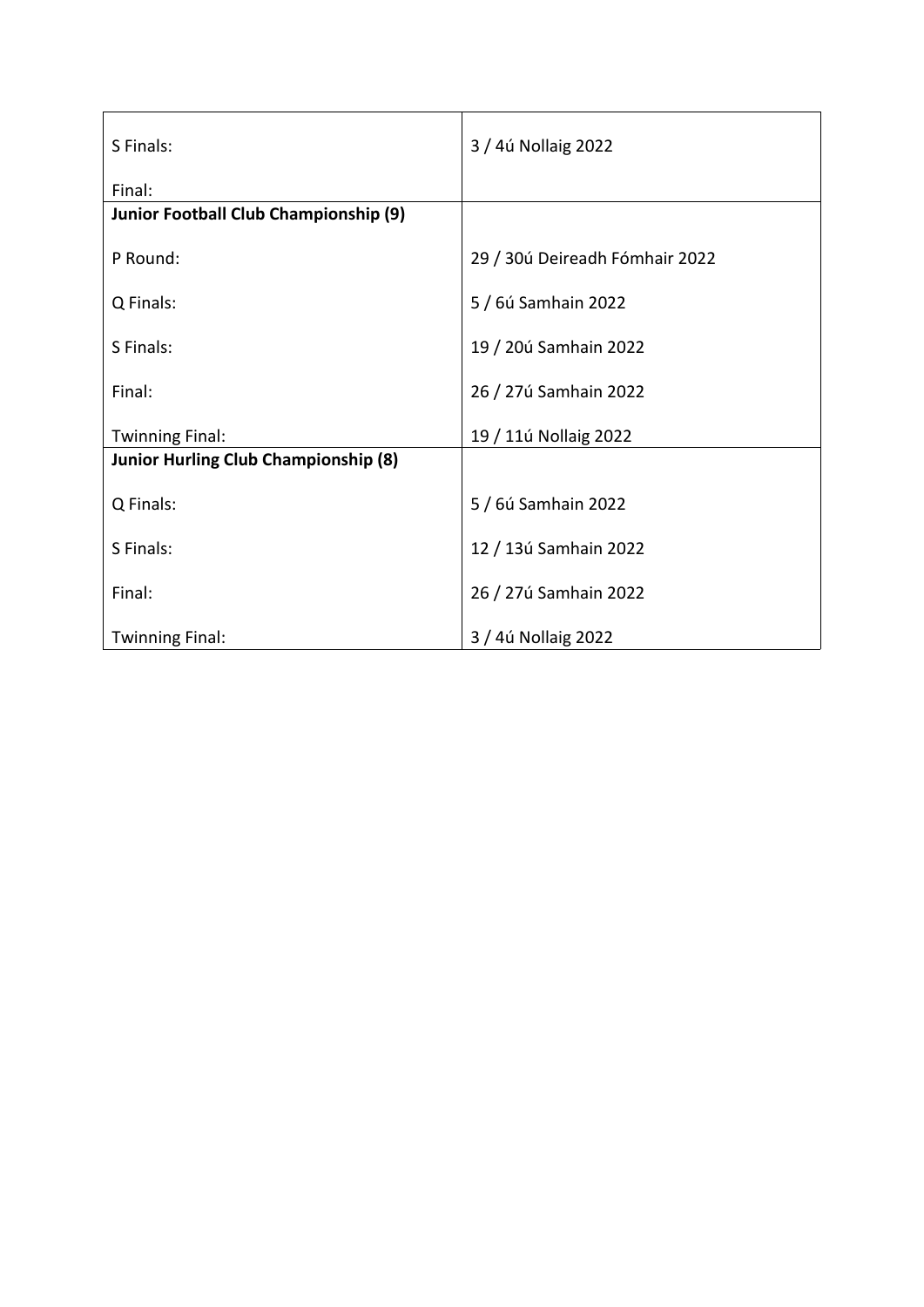### **Ulster GAA Football Senior**

## **Club Championship**

| 2022 Ulster GAA Football Senior Club        |                               |  |
|---------------------------------------------|-------------------------------|--|
| <b>Championship Schedule (All Counties)</b> |                               |  |
| Round 1                                     | <b>Semi Finals</b>            |  |
| 5ú / 6ú Samhain 2022                        | 26ú /27ú Samhain 2022         |  |
| (a) Ard Mhacha V Muineachán                 | Winner (b) V Winner (c)       |  |
|                                             | Winner (d) V Winner (e)       |  |
| <b>Quarter Finals</b>                       |                               |  |
| 12ú / 13ú Samhain 2022                      |                               |  |
| (b) Aontroim V Dún na nGall                 | <b>Final</b>                  |  |
| (c) Doire V Tír Eoghain                     | 10 / 11ú Nollaig 2022         |  |
| (d) Fear Manach V An Cabhán                 |                               |  |
| (e) An Dún V Ard Mhacha/Muineachán          |                               |  |
| If An Dún V Ard Mhacha at Páirc Esler,      | <b>All Ireland Semi Final</b> |  |
| If Muineachán V An Dún at Clones            | 7ú /8ú Eanair 2023            |  |
|                                             |                               |  |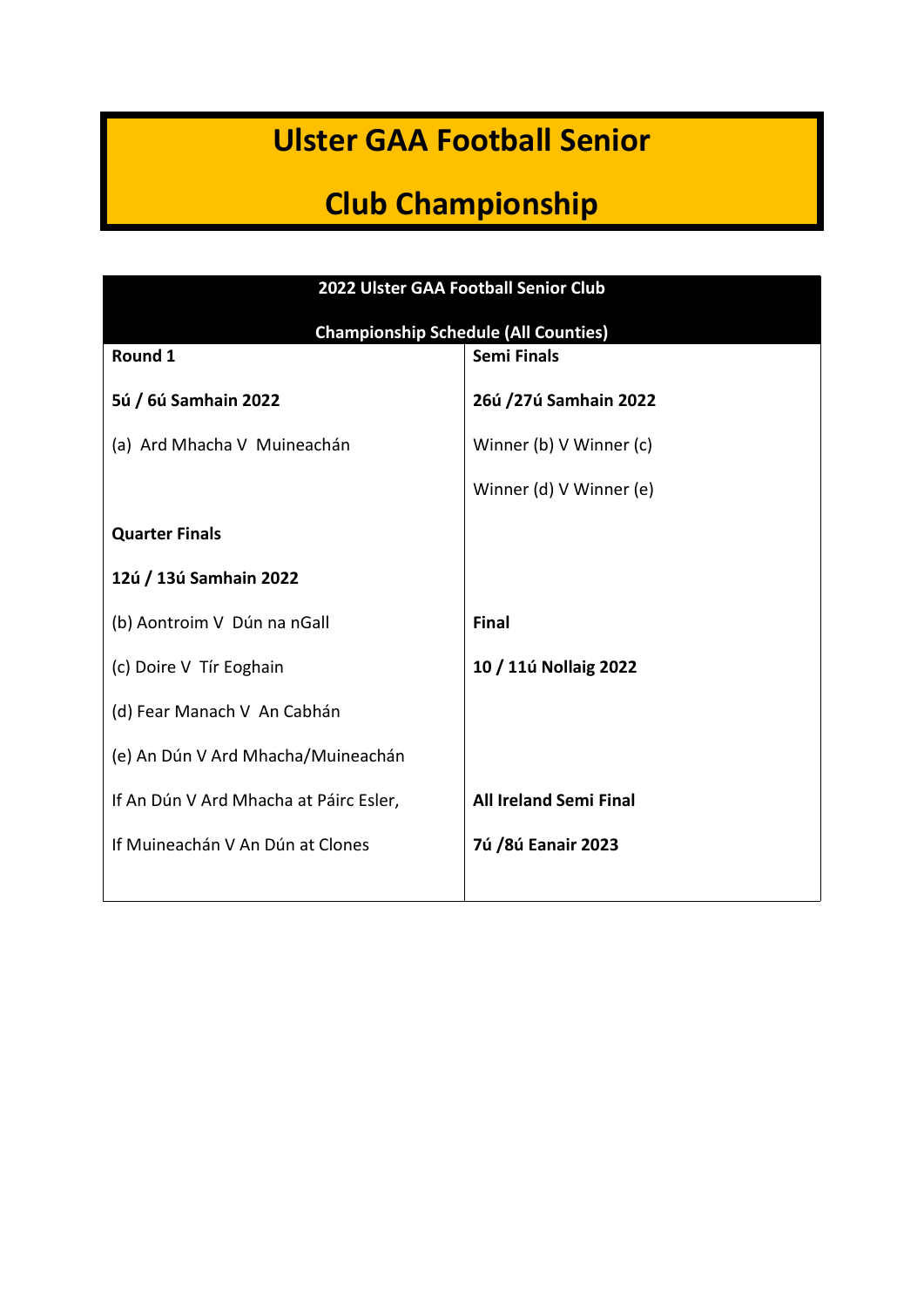### **Ulster GAA Football Intermediate**

### **Club Championship**

| 2022 Ulster GAA Football Intermediate Club  |                               |  |
|---------------------------------------------|-------------------------------|--|
| <b>Championship Schedule (All Counties)</b> |                               |  |
| Round 1                                     | <b>Semi Finals</b>            |  |
| 5ú / 6ú Samhain 2022                        | 26ú /27ú Samhain 2022         |  |
| (a) Ard Mhacha V Muineachán                 | Winner (b) V Winner (c)       |  |
|                                             | Winner (d) V Winner (e)       |  |
| <b>Quarter Finals</b>                       |                               |  |
| 12ú / 13ú Samhain 2022                      |                               |  |
| (b) Aontroim V Dún na nGall                 |                               |  |
| (c) Doire V Tír Eoghain                     | <b>Final</b>                  |  |
| (d) Fear Manach V An Cabhán                 | 10 / 11ú Nollaig 2022         |  |
| (e) An Dún V Ard Mhacha/Muineachán          |                               |  |
| If An Dún V Ard Mhacha at Páirc Esler,      | <b>All Ireland Semi Final</b> |  |
| If Muineachán V An Dún at Clones            | 7ú / 8ú Eanair 2023           |  |
|                                             |                               |  |
|                                             |                               |  |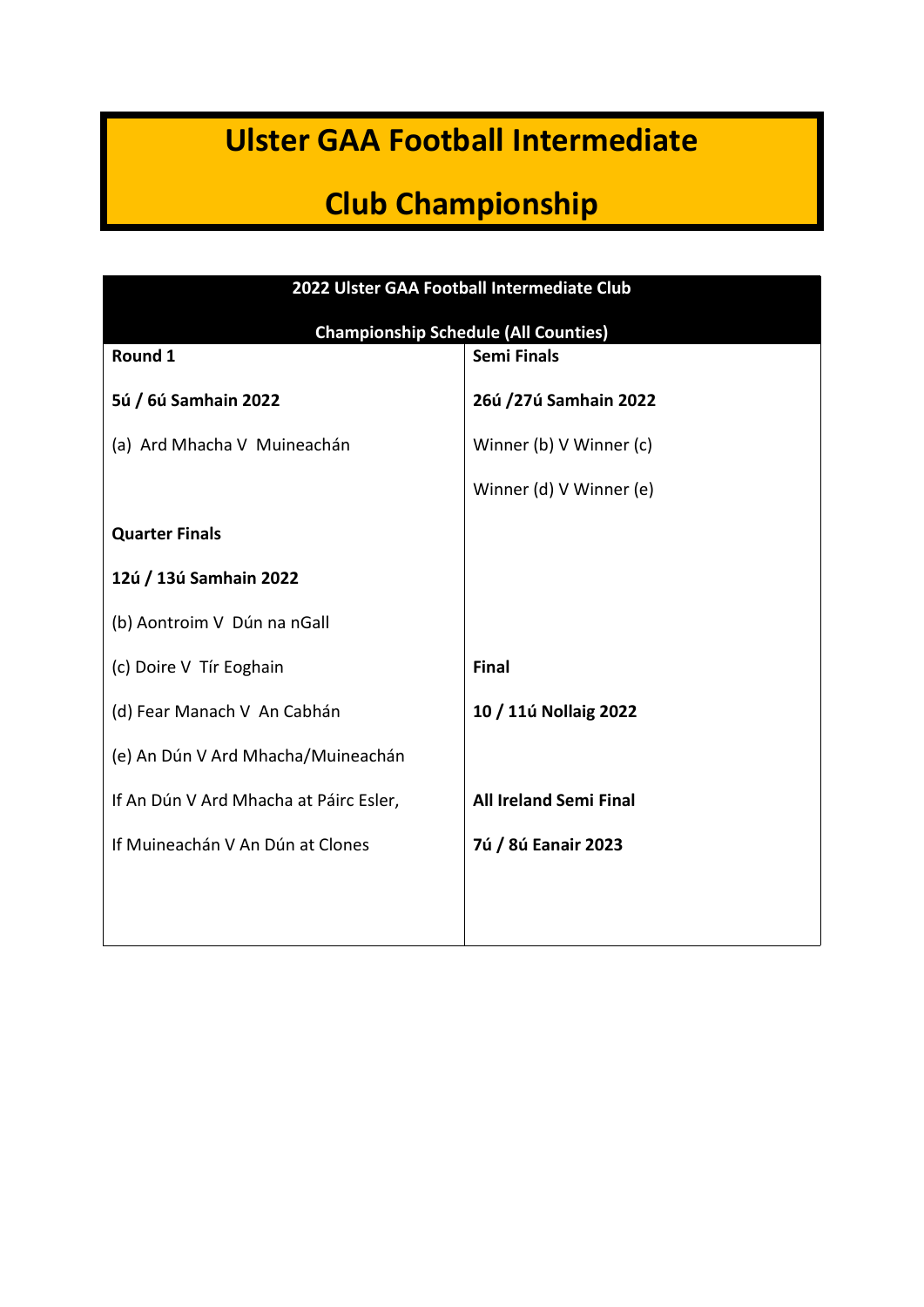# **Ulster GAA Football Junior Club Championship**

| 2022 Ulster GAA Football Junior Club        |                               |  |
|---------------------------------------------|-------------------------------|--|
| <b>Championship Schedule (All Counties)</b> |                               |  |
| Round 1                                     | <b>Final</b>                  |  |
| 29ú / 30ú Deireadh Fomhair 2022             | 26 / 27ú Samháin 2022         |  |
| (a) An Cabhán V Doire                       |                               |  |
|                                             | <b>Twinning Final (Away)</b>  |  |
| <b>Quarter Finals</b>                       | 10 / 11ú Nollaig 2022         |  |
| 5ú / 6ú Samhain 2022                        |                               |  |
| (b) Ard Mhacha V Dún na nGall               | <b>All Ireland Semi Final</b> |  |
| (c) An Dún V Tír Eoghain                    | 07 / 08ú Eanair 2023          |  |
| (d) Fear Manach V Aontroim                  |                               |  |
| (e) Muineachán V An Cabhán / Doire          |                               |  |
| If Muineachán V An Cabhán at Clones;        |                               |  |
| If Doire V Muineachán at Celtic Park        |                               |  |
|                                             |                               |  |
| <b>Semi Finals</b>                          |                               |  |
| 19ú /20ú Samhain 2022                       |                               |  |
| Winner (b) V Winner (c)                     |                               |  |
| Winner (d) V Winner (e)                     |                               |  |
|                                             |                               |  |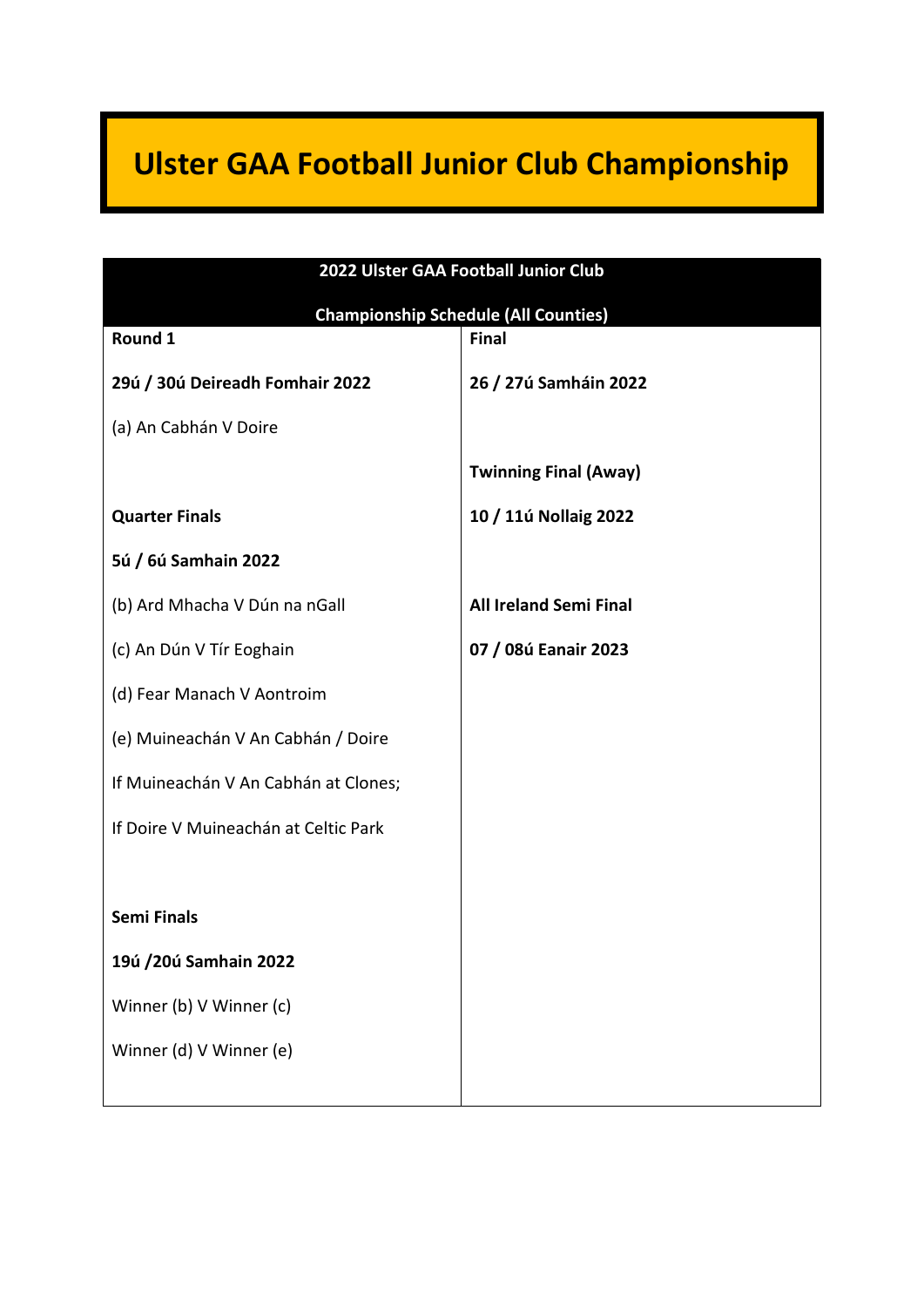# **Ulster GAA Hurling Senior Club Championship**

| 2022 Ulster GAA Hurling Senior Club                                                                                      |                               |  |
|--------------------------------------------------------------------------------------------------------------------------|-------------------------------|--|
| Championship Schedule (Aontroim, Doire & An Dún)                                                                         |                               |  |
| Semi Final - 19ú / 20ú Samhain 2022                                                                                      | <b>All Ireland Semi Final</b> |  |
| An Dún V Doire                                                                                                           | 17ú /18ú Nollaig 2022         |  |
| Final - 03ú /04ú Nollaig 2022                                                                                            |                               |  |
| Aontroim V An Dún / Doire                                                                                                |                               |  |
|                                                                                                                          |                               |  |
| <b>Ulster GAA Hurling Intermediate</b>                                                                                   |                               |  |
| <b>Club Championship</b>                                                                                                 |                               |  |
| 2022 Ulster GAA Hurling Intermediate Club                                                                                |                               |  |
| Championship Schedule (Aontroim, Ard Mhacha, Doire, An Dún, Fear Manach,<br>Muineachán (If Castleblayney) & Tír Eoghain) |                               |  |
| Quarter Finals - 05ú / 06ú Samhain 2022                                                                                  | <b>Final</b>                  |  |
| $V2$ .<br>$a)$ 1.<br>$V$ 4.<br>b) $3.$<br>c) $5.$<br>$V6$ .                                                              | 03ú /04ú Nollaig 2022         |  |
| $d)$ 7.                                                                                                                  |                               |  |
| Semi Finals - 19ú / 20ú Samhain 2022                                                                                     | <b>All Ireland Semi Final</b> |  |
|                                                                                                                          | 17ú /18ú Nollaig 2022         |  |
| Winner (a) V Winner (b)                                                                                                  |                               |  |
| Winner (c) V Winner (d)                                                                                                  |                               |  |